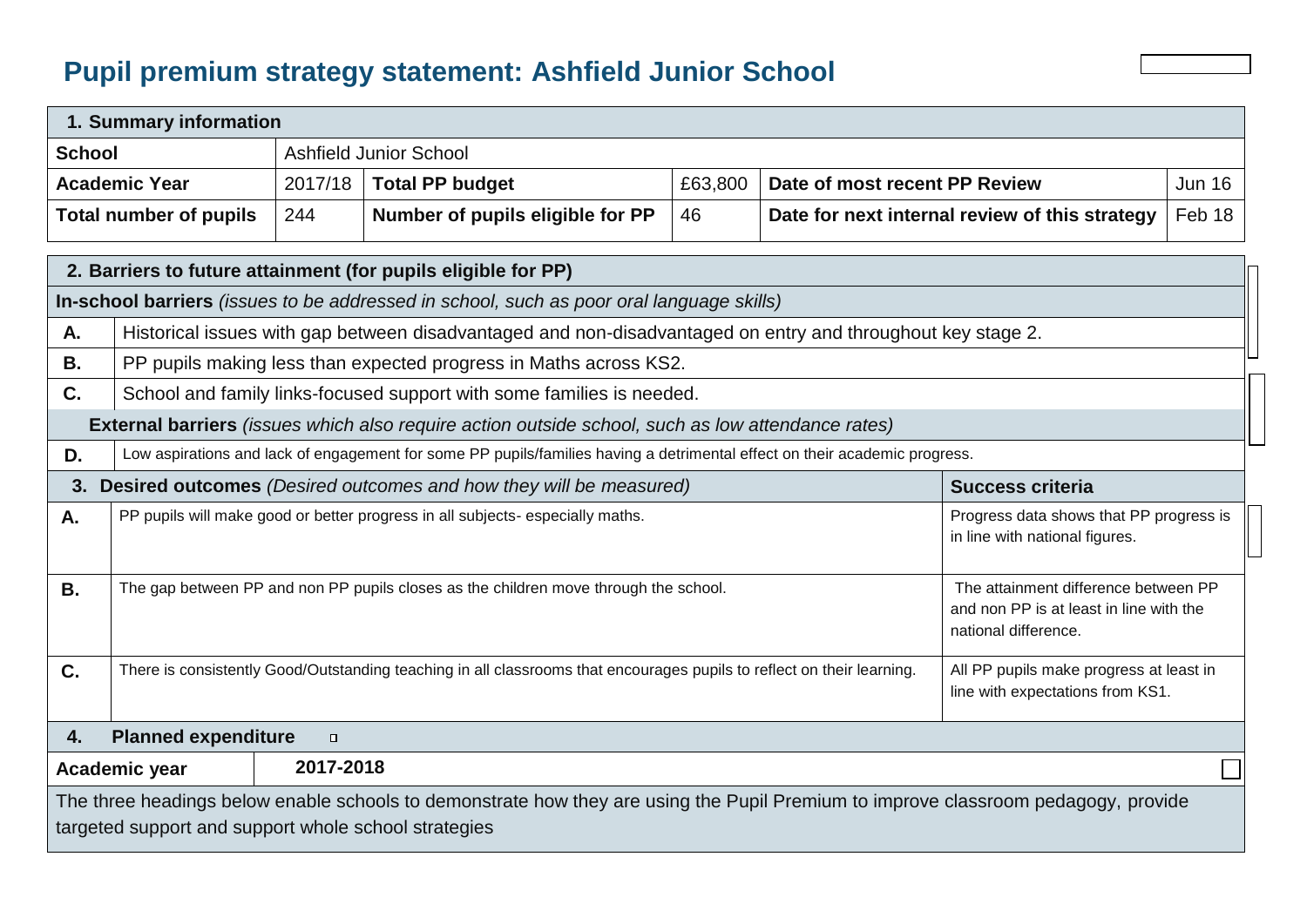| <b>Desired outcome</b>                                                                                                     | <b>Chosen action /</b><br>approach                                                                                                                                                                                                                                                                                                                                                                                                                                                                     | What is the evidence<br>and rationale for this                                                                                                                                                                                                                                                                                                                                                                   | How will you ensure it is<br>implemented well?                                                                                                                                                                                                                                                                                                                                                                                                                                                             | <b>Staff lead</b> | When will you review<br>implementation?  |
|----------------------------------------------------------------------------------------------------------------------------|--------------------------------------------------------------------------------------------------------------------------------------------------------------------------------------------------------------------------------------------------------------------------------------------------------------------------------------------------------------------------------------------------------------------------------------------------------------------------------------------------------|------------------------------------------------------------------------------------------------------------------------------------------------------------------------------------------------------------------------------------------------------------------------------------------------------------------------------------------------------------------------------------------------------------------|------------------------------------------------------------------------------------------------------------------------------------------------------------------------------------------------------------------------------------------------------------------------------------------------------------------------------------------------------------------------------------------------------------------------------------------------------------------------------------------------------------|-------------------|------------------------------------------|
| Progress and attainment<br>in Maths is in line with<br>national figures in each<br>year group and at end of<br><b>KS2.</b> | Embedding the use of<br>Numicon resources, other<br>practical apparatus and<br>planning materials to provide<br>concrete and pictorial learning<br>strategies to support pupils'<br>understanding of number and<br>calculation.<br>Use of NCETM resources to<br>develop a mastery approach.<br>Use of Maths SLE to work<br>alongside the Maths Subject<br>Leader<br>and support teachers to<br>develop maths pedagogy in the<br>classroom.<br>Conferencing sessions during<br>1-2 afternoons per week. | 'Closing the Gap with the new<br>Primary Curriculum' Sept 2014-<br>highlights the benefits of using<br>concrete apparatus.<br>EEF Toolkit-+5 months progress<br>made when adopting a mastery<br>approach.<br>Use of NCETM as a recognised<br>organisation leading professional<br>development for teachers in<br>Maths.<br>Growing impact of the work of the<br>Maths Hubs and White Rose<br>planning materials. | Through work scrutiny, pupil<br>interviews and lesson observations<br>alongside analysis of pupil data to<br>monitor progress at points across the<br>year.<br>Regular staff meetings to discuss<br>pedagogy and share good practice.<br>Maths performance and attainment<br>included in all staff appraisals for<br>2017-2018.<br>Discussion at pupil progress meetings<br>3x annually.<br>Headteacher report to Governors 3x<br>annually alongside Governor<br>monitoring of Maths and data<br>analysis. | SF&CG             | December 2017<br>March 2018<br>June 2018 |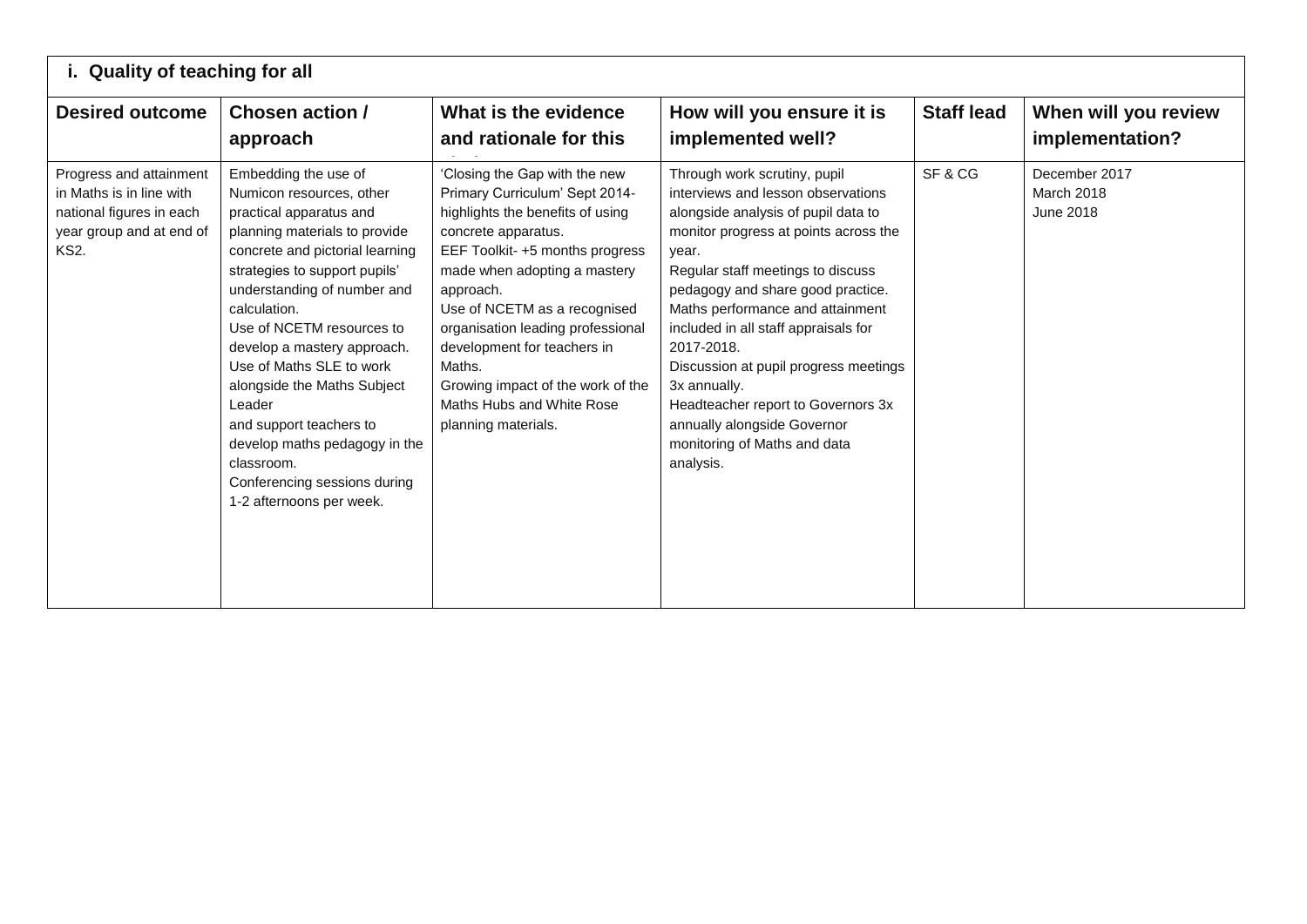| Progress and attainment<br>in reading, writing and<br>SPAG is in line with<br>national figures for all<br>groups and at end of<br>KS2. | Professional development for<br>teachers to develop use of<br>SPAG skills in writing (in<br>particular working alongside<br>SLE).<br>Use of English SLE to work<br>alongside English Subject<br>Leader & support individual<br>teachers.<br>Introduction of Spellodrome in<br>all classes to focus on the<br>development of spelling.<br>Introduction of No Nonsense<br>Phonics in Y3.<br>Introduction of Project X<br>Comprehension Express to<br>target the development of<br>reading skills across all year<br>groups.<br>Conferencing sessions during<br>1-2 afternoons per week. | SPAG results for 2017 below<br>national and significantly below<br>writing and reading results.<br>Spelling analysis across school<br>highlighted issues with phonics<br>and application of spelling rules.<br>Whole school focus needed.<br>No Nonsense scheme used at<br>feeder Infants so need to ensure<br>progression in pedagogy into Y3.<br>Pupils entering Y6 were having to<br>make up more ground to achieve<br>expected standard in reading.<br>Need for whole school<br>progression in skills to meet all<br>'domains'. QLA from 2017<br>showed inference as a key focus<br>area where school is behind | Half termly book scrutiny.<br>Half termly pupil interviews.<br>English Action Plan & monitoring by<br>English Subject Leader.<br>Integral part of the school's Rapid<br>Development Plan.<br>Provision of good quality professional<br>development that is disseminated to<br>all staff.<br>External monitoring by English SLE.<br>Pupil progress meetings 3x annually<br>alongside data collection. | <b>RB</b>           | December 2017<br>March 2017<br><b>June 2017</b> |
|----------------------------------------------------------------------------------------------------------------------------------------|---------------------------------------------------------------------------------------------------------------------------------------------------------------------------------------------------------------------------------------------------------------------------------------------------------------------------------------------------------------------------------------------------------------------------------------------------------------------------------------------------------------------------------------------------------------------------------------|---------------------------------------------------------------------------------------------------------------------------------------------------------------------------------------------------------------------------------------------------------------------------------------------------------------------------------------------------------------------------------------------------------------------------------------------------------------------------------------------------------------------------------------------------------------------------------------------------------------------|------------------------------------------------------------------------------------------------------------------------------------------------------------------------------------------------------------------------------------------------------------------------------------------------------------------------------------------------------------------------------------------------------|---------------------|-------------------------------------------------|
|                                                                                                                                        |                                                                                                                                                                                                                                                                                                                                                                                                                                                                                                                                                                                       | national.                                                                                                                                                                                                                                                                                                                                                                                                                                                                                                                                                                                                           |                                                                                                                                                                                                                                                                                                                                                                                                      |                     |                                                 |
|                                                                                                                                        |                                                                                                                                                                                                                                                                                                                                                                                                                                                                                                                                                                                       |                                                                                                                                                                                                                                                                                                                                                                                                                                                                                                                                                                                                                     |                                                                                                                                                                                                                                                                                                                                                                                                      | Total budgeted cost | £20000                                          |
| ii. Targeted support                                                                                                                   |                                                                                                                                                                                                                                                                                                                                                                                                                                                                                                                                                                                       |                                                                                                                                                                                                                                                                                                                                                                                                                                                                                                                                                                                                                     |                                                                                                                                                                                                                                                                                                                                                                                                      |                     |                                                 |
| <b>Desired outcome</b>                                                                                                                 | <b>Chosen action /</b><br>approach                                                                                                                                                                                                                                                                                                                                                                                                                                                                                                                                                    | What is the evidence<br>and rationale for this                                                                                                                                                                                                                                                                                                                                                                                                                                                                                                                                                                      | How will you ensure it is<br>implemented well?                                                                                                                                                                                                                                                                                                                                                       | <b>Staff lead</b>   | When will you review<br>implementation?         |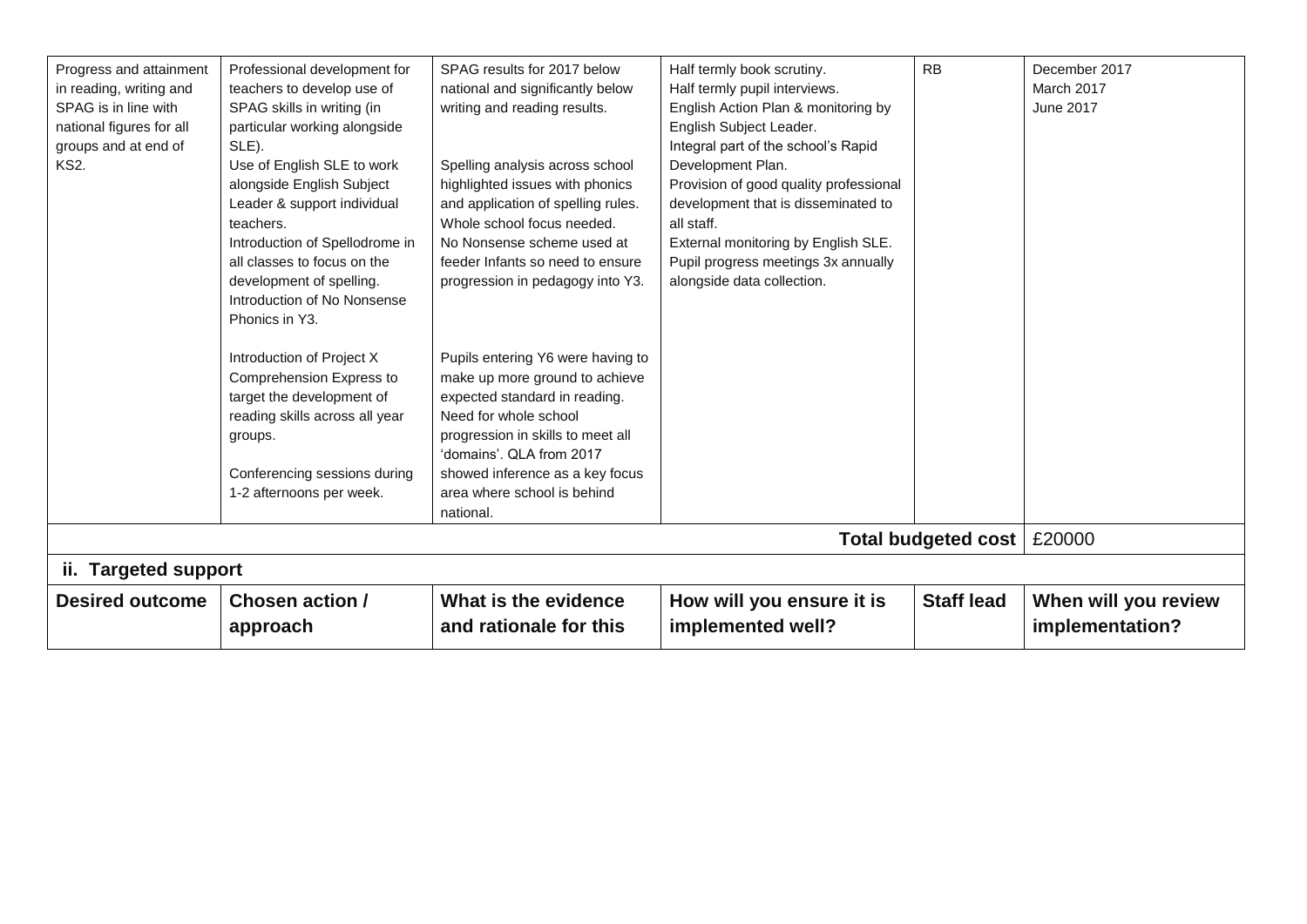| Lower attaining pupils<br>make accelerated<br>progress in Maths from<br>KS1/Y3 Baseline<br>results.                                                                           | Use of Numicon Intervention<br>Programme (2017).<br>Use of STA support in Maths<br>lessons to use smaller group<br>formats in order to give more<br>support where needed.<br>Use of conferencing during<br>afternoon sessions to provide<br>immediate feedback from<br>morning sessions where there<br>are errors or misconceptions. | Use of concrete apparatus and<br>visual images to support pupil's<br>understanding of number.<br>'Closing the Gap with the new<br>Primary Curriculum' Sept 2014-<br>highlights the benefits of using<br>concrete apparatus.<br>Numicon is a recognised national<br>intervention. Results from Date for<br>Numicon groups for 2016-2017<br>shows accelerated progress for<br>most pupils. | Training and professional<br>development for staff (Sept 17).<br>Dedicated staff to deliver the<br>programme (LS HLTA).<br>Dedicated space available in school<br>for sessions to take place. Timetabled<br>sessions.<br>Targeted pupils to receive the support<br>based on prior attainment and<br>progress data.<br>Sufficient resources purchased.<br>Dedicated conferencing time.    | CG & SF<br><b>LS</b> | November 2017<br>December 2017<br>February 2017<br>March 2017<br>June 2017 |
|-------------------------------------------------------------------------------------------------------------------------------------------------------------------------------|--------------------------------------------------------------------------------------------------------------------------------------------------------------------------------------------------------------------------------------------------------------------------------------------------------------------------------------|------------------------------------------------------------------------------------------------------------------------------------------------------------------------------------------------------------------------------------------------------------------------------------------------------------------------------------------------------------------------------------------|------------------------------------------------------------------------------------------------------------------------------------------------------------------------------------------------------------------------------------------------------------------------------------------------------------------------------------------------------------------------------------------|----------------------|----------------------------------------------------------------------------|
| All pupils have reading<br>age at least in line with<br>their chronological age<br>by the end of Year 4.<br>(except SEND pupils<br>significantly behind age<br>expectations). | Use of RWI Fresh Start<br>programme.<br>Use of IDL online reading<br>programme.<br>Daily reading with pupils<br>identified by Salford Testing.                                                                                                                                                                                       | Read, Write Inc is recognised<br>national programme.<br>The EEF toolkit points to a 4+<br>month measure of progress when<br>using small group tuition and<br>phonics.<br>Fresh Start specifically mentioned<br>with an average of 3 months<br>additional progress.<br>Results from previous<br>interventions in school 2016-2017<br>show positive impact.                                | Training and professional<br>development for staff.<br>Dedicated staff to deliver the<br>programmes.<br>Close home links to encourage<br>learning at home.<br>Dedicated space available in school<br>for sessions to take place. Timetabled<br>sessions.<br>Targeted pupils to receive the support<br>based on prior attainment and<br>progress data.<br>Sufficient resources purchased. | RB with SG           | September 2017<br>December 2017<br>January 2018<br>March 2018<br>June 2018 |
|                                                                                                                                                                               |                                                                                                                                                                                                                                                                                                                                      |                                                                                                                                                                                                                                                                                                                                                                                          |                                                                                                                                                                                                                                                                                                                                                                                          | Total budgeted cost  | £35000                                                                     |
| iii. Other approaches                                                                                                                                                         |                                                                                                                                                                                                                                                                                                                                      |                                                                                                                                                                                                                                                                                                                                                                                          |                                                                                                                                                                                                                                                                                                                                                                                          |                      |                                                                            |
| <b>Desired outcome</b>                                                                                                                                                        | <b>Chosen action /</b><br>approach                                                                                                                                                                                                                                                                                                   | What is the evidence and<br>rationale for this choice?                                                                                                                                                                                                                                                                                                                                   | How will you ensure it is<br>implemented well?                                                                                                                                                                                                                                                                                                                                           | <b>Staff lead</b>    | When will you review<br>implementation?                                    |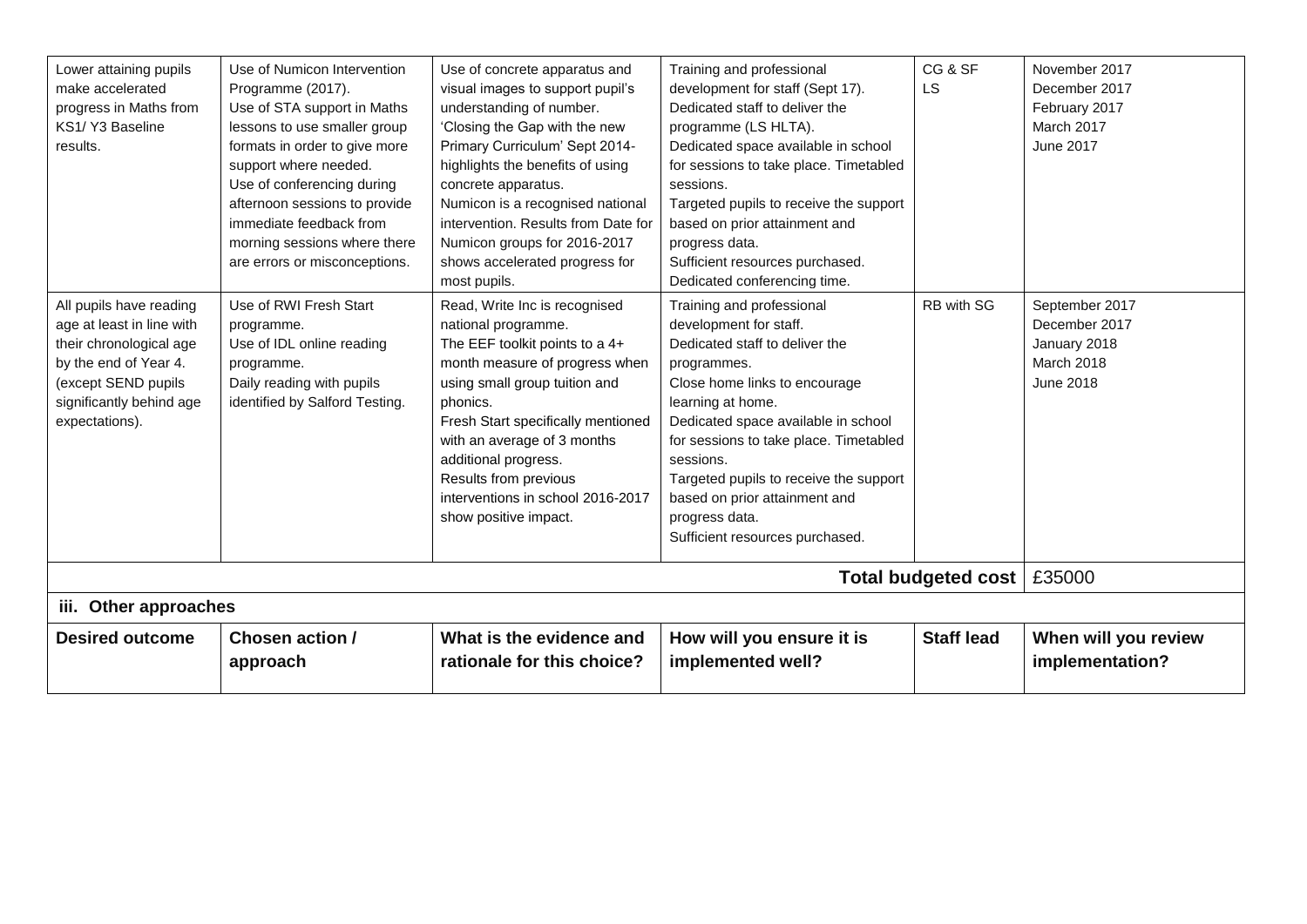| All pupils are motivated<br>to learn and see<br>themselves as learners.                                                                                                                                                             | Use of IRIS software to allow<br>teachers to reflect on use of<br>Growth Mindset language,<br>meta-cognition, on task<br>behaviours & curriculum<br>content to motivate.<br>Learning Mentor support<br>provided to targeted pupils<br>identified by classteachers.<br>Conferencing sessions during<br>afternoons. | Data analysis at school shows<br>some under-performance from<br>some pupils.<br>Observations have identified the<br>need to focus on these aspects to<br>ensure all pupils achieve.<br>Evidence in school shows that<br>some pupils who have received<br>Learning Mentor support have<br>improved their learning<br>behaviours.<br>EEF Toolkit points to a +8 months<br>progress measure when there is a<br>focus on meta-cognition and self-<br>regulation. | Monitoring of the use of IRIS.<br>Development of coaching skills with<br>teachers.<br>Staff awareness of 'what good/<br>outstanding looks like'.<br>Focus on developing ways to support<br>pupils to plan, monitor and evaluate<br>their learning both in school and<br>home projects.<br>Consistent use of 'thought Bubbles' in<br>pupils work and opportunities for<br>pupils to develop their reasoning and<br>reflection.<br>Consistent delivery of Conferencing<br>sessions in each class to address<br>errors and misconceptions as well as<br>supporting independent learning. | SF&RB               | Dec 17<br>March 18<br>June 18                                                             |
|-------------------------------------------------------------------------------------------------------------------------------------------------------------------------------------------------------------------------------------|-------------------------------------------------------------------------------------------------------------------------------------------------------------------------------------------------------------------------------------------------------------------------------------------------------------------|--------------------------------------------------------------------------------------------------------------------------------------------------------------------------------------------------------------------------------------------------------------------------------------------------------------------------------------------------------------------------------------------------------------------------------------------------------------|---------------------------------------------------------------------------------------------------------------------------------------------------------------------------------------------------------------------------------------------------------------------------------------------------------------------------------------------------------------------------------------------------------------------------------------------------------------------------------------------------------------------------------------------------------------------------------------|---------------------|-------------------------------------------------------------------------------------------|
| All pupils, particularly<br>those who are<br>disadvantaged have<br>attendance at least at<br>97%.<br>There are strong links<br>between home and<br>school to encourage<br>good attendance at<br>school and being ready<br>to learn. | Use of Principal Learning<br>Mentor time to strengthen<br>home links and improve<br>attendance.                                                                                                                                                                                                                   | Data analysis at school shows<br>some disadvantaged pupils have<br>attendance below 97%.                                                                                                                                                                                                                                                                                                                                                                     | Attendance data monitoring.<br>Dedicated time for Principal Learning<br>Mentor to work with target families<br>and pupils.<br>Timetabled sessions to develop<br>behaviour for learning skills.                                                                                                                                                                                                                                                                                                                                                                                        | SF&ET               | October 17<br>December 17<br>February 2018<br>April 2018<br>June 2018<br><b>July 2018</b> |
|                                                                                                                                                                                                                                     |                                                                                                                                                                                                                                                                                                                   |                                                                                                                                                                                                                                                                                                                                                                                                                                                              | $\Box$                                                                                                                                                                                                                                                                                                                                                                                                                                                                                                                                                                                | Total budgeted cost | $\Box$<br>£8000                                                                           |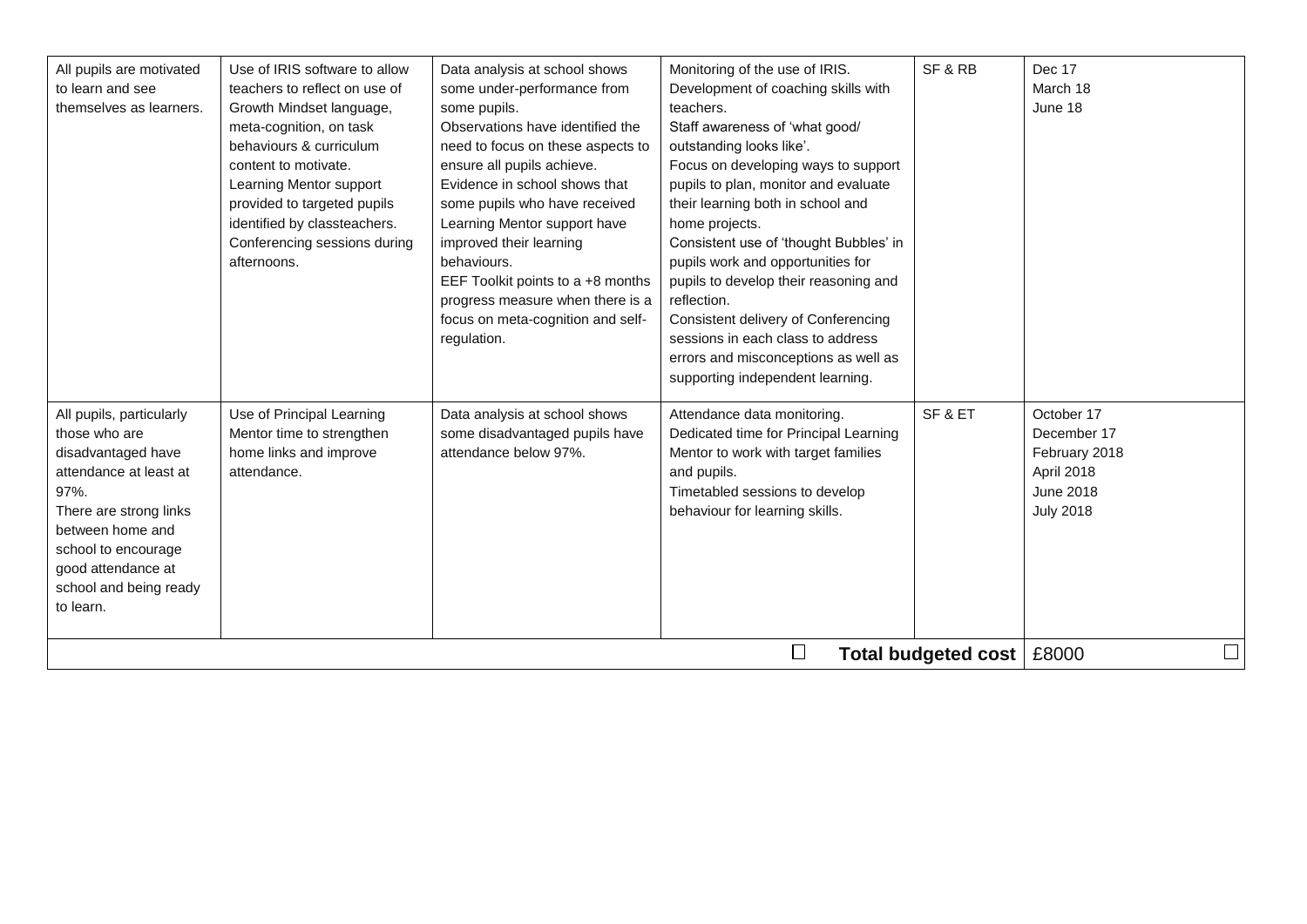| 5. Review of expenditure                                                                                                   |                                                                                                                                                                                                                                                                                                                                                                                                                                                                                              |                                                                                                                                                                                                                                                                                                                                                                                                                                                                                                                                                                                                                                                                                                                                                                                                                                                                                                                |                                                                                                                                                                                                                                                                                                                                                                                                                                                                                                                                                                                                                                                                                                                                                                                                                                                                                                                                                                                                                                                                                                                                                                                                                                                                                   |             |  |  |
|----------------------------------------------------------------------------------------------------------------------------|----------------------------------------------------------------------------------------------------------------------------------------------------------------------------------------------------------------------------------------------------------------------------------------------------------------------------------------------------------------------------------------------------------------------------------------------------------------------------------------------|----------------------------------------------------------------------------------------------------------------------------------------------------------------------------------------------------------------------------------------------------------------------------------------------------------------------------------------------------------------------------------------------------------------------------------------------------------------------------------------------------------------------------------------------------------------------------------------------------------------------------------------------------------------------------------------------------------------------------------------------------------------------------------------------------------------------------------------------------------------------------------------------------------------|-----------------------------------------------------------------------------------------------------------------------------------------------------------------------------------------------------------------------------------------------------------------------------------------------------------------------------------------------------------------------------------------------------------------------------------------------------------------------------------------------------------------------------------------------------------------------------------------------------------------------------------------------------------------------------------------------------------------------------------------------------------------------------------------------------------------------------------------------------------------------------------------------------------------------------------------------------------------------------------------------------------------------------------------------------------------------------------------------------------------------------------------------------------------------------------------------------------------------------------------------------------------------------------|-------------|--|--|
| <b>Previous Academic Year</b>                                                                                              |                                                                                                                                                                                                                                                                                                                                                                                                                                                                                              | 2016-2017                                                                                                                                                                                                                                                                                                                                                                                                                                                                                                                                                                                                                                                                                                                                                                                                                                                                                                      |                                                                                                                                                                                                                                                                                                                                                                                                                                                                                                                                                                                                                                                                                                                                                                                                                                                                                                                                                                                                                                                                                                                                                                                                                                                                                   | П           |  |  |
| i. Quality of teaching for all                                                                                             |                                                                                                                                                                                                                                                                                                                                                                                                                                                                                              |                                                                                                                                                                                                                                                                                                                                                                                                                                                                                                                                                                                                                                                                                                                                                                                                                                                                                                                |                                                                                                                                                                                                                                                                                                                                                                                                                                                                                                                                                                                                                                                                                                                                                                                                                                                                                                                                                                                                                                                                                                                                                                                                                                                                                   |             |  |  |
| <b>Desired outcome</b>                                                                                                     | <b>Chosen action</b><br>/ approach                                                                                                                                                                                                                                                                                                                                                                                                                                                           | <b>Estimated impact:</b> Did you meet the<br>success criteria? Include impact on pupils<br>not eligible for PP, if appropriate.                                                                                                                                                                                                                                                                                                                                                                                                                                                                                                                                                                                                                                                                                                                                                                                | <b>Lessons learned</b><br>(and whether you will continue with this approach)                                                                                                                                                                                                                                                                                                                                                                                                                                                                                                                                                                                                                                                                                                                                                                                                                                                                                                                                                                                                                                                                                                                                                                                                      | <b>Cost</b> |  |  |
| Progress and attainment<br>in Maths is in line with<br>national figures in each<br>year group and at end of<br><b>KS2.</b> | Introduction of<br>Numicon resources<br>and planning<br>materials to provide<br>concrete and pictorial<br>learning strategies to<br>support pupils'<br>understanding of<br>number and<br>calculation.<br>Use of NCETM<br>resources and<br>change to the delivery<br>of the delivery of the<br>curriculum to develop<br>a mastery approach.<br>Use of Maths SLE to<br>work alongside the<br>Maths Subject Leader<br>and support teachers<br>to develop maths<br>pedagogy in the<br>classroom. | July 2017 data:<br>Y3: 63% of all pupils reached expected standard.<br>69% of disadvantaged/ 62% of non-disadvantaged.<br>Y4: 75% of all pupils reached expected standard.<br>50% of disadvantaged/75% of non-disadvantaged.<br>Y5: 63% of all pupils reached expected standard.<br>31% of disadvantaged/?? Of non-disadvantaged.<br>Y6: 61% of all pupils reached expected standard.<br>47% of disadvantaged/ 67% of non-disadvantaged.<br>(National expected standard at end of Y6 2017-75%)<br>Y6 2016: 32% of all pupils met expected standard.14%<br>of disadvantaged pupils.<br>Disadvantaged school to non-disadvantaged national<br>difference 2016-61%. Non- disadvantaged school to<br>non-disadvantaged national difference 2016-37%.<br>Disadvantaged school to non-disadvantaged national<br>difference 2017- 33%. Non-disadvantaged school to<br>non-disadvantaged national difference 2017-11%. | Data July 2017 shows that the changes made to the delivery of<br>the maths curriculum had a significant impact on the attainment of<br>all groups compared to data from July 2016.<br>Numicon- this approach will be continued but with further staff<br>development to look in detail at the use of the Numicon planning<br>tools alongside practical apparatus.<br>There was not enough practical apparatus to use during whole<br>class teaching sequences. Resources have now been re-<br>organised across school making them more accessible to<br>teachers and pupils. Further resources are to be purchased to<br>ensure that there are enough for all year groups to use<br>successfully.<br>Following support from a local Numicon school a HLTA has now<br>received national training to deliver the Numicon Intervention<br>Programme. This will begin in Sept 17 with pupils from Y4 and<br>then Y3.<br>Further support from a local Maths SLE will be brokered 2017-<br>2018 to embed the use of practical apparatus and further develop<br>work from the Maths Hub with CG our Maths leader.<br>PP Plans will be in place from Oct 17 with specific targets to be<br>achieved. These will be communicated to parents and actions for<br>support from them included. | £4000       |  |  |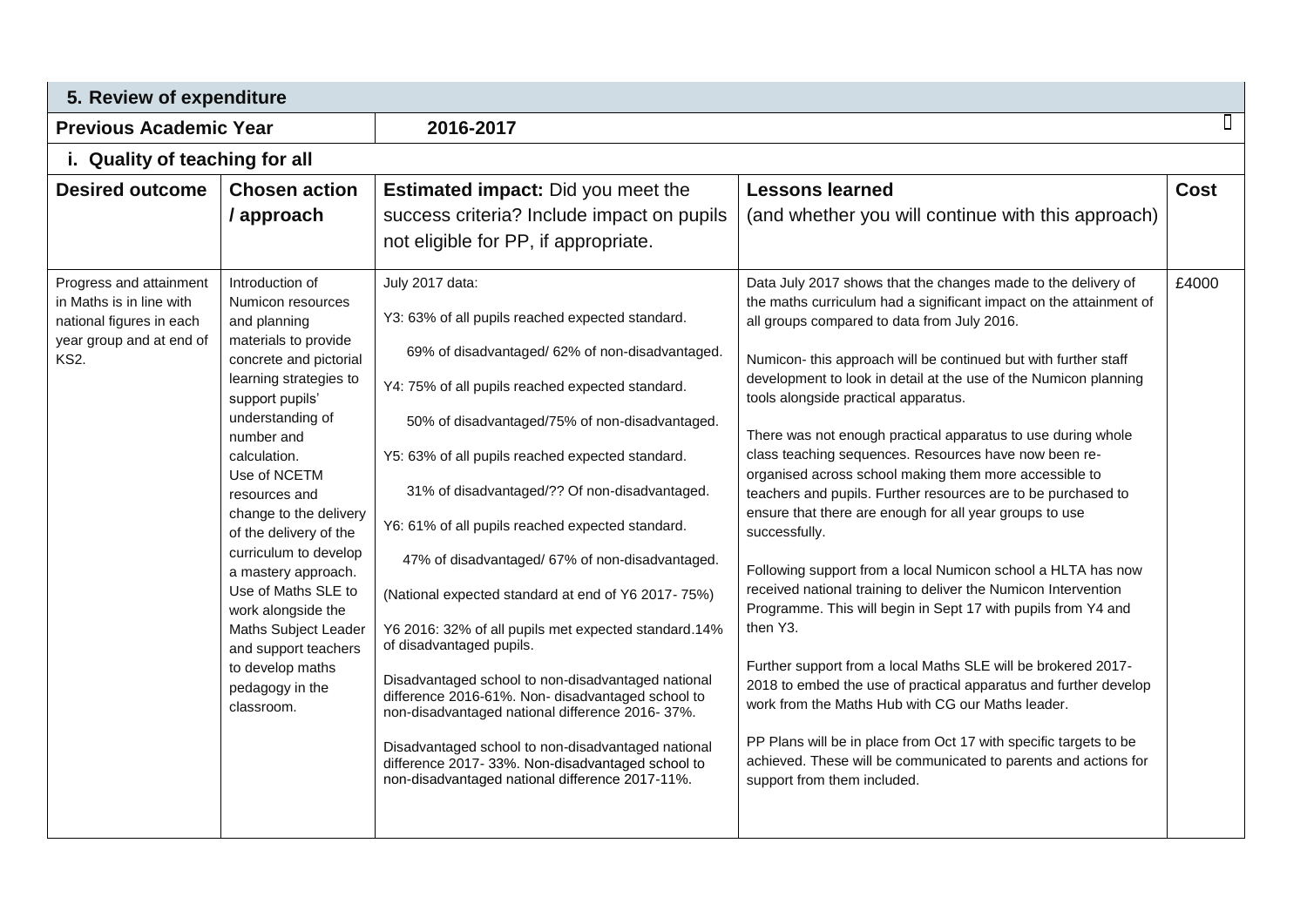| Progress and attainment<br>in writing and SPAG is in<br>line with national figures<br>for all groups and at end<br>of KS2. | Provision of<br>professional<br>development:<br>Training for subject<br>leader to develop the<br>whole school<br>curriculum with focus<br>on linking SPAG skills<br>to text types.<br>Professional<br>development for<br>teachers to develop<br>use of SPAG skills in<br>writing.<br>Training for all staff<br>on delivery of<br>phonics.<br>Use of No Nonsense<br>Spelling & Grammar.<br>Use of English SLE to<br>work alongside<br><b>English Subject</b><br>Leader & support<br>individual teachers. | July 2017 writing data:<br>Y3: 73% of all pupils reached expected standard.<br>85% of disadvantaged/70% of non-disadvantaged.<br>Y4: 69% of all pupils reached expected standard.<br>63% of disadvantaged/70% of non-disadvantaged.<br>Y5: 65% of all pupils reached expected standard.<br>31% of disadvantaged/ 52% of non-disadvantaged.<br>Y6: 75% of all pupils reached expected standard.<br>67% of disadvantaged/75% of non-disadvantaged.<br>(National expected standard at end of Y6 2017-76%)<br>Y6 2016: % of all pupils met expected standard.% of<br>disadvantaged pupils.<br>Disadvantaged school to non-disadvantaged national<br>difference 2016-50%. Non- disadvantaged school to<br>non-disadvantaged national difference 2016-22%.<br>Disadvantaged school to non-disadvantaged national<br>difference 2017-21%. Non-disadvantaged school to<br>non-disadvantaged national difference 2017-0%. | Effective assessment was the key to ensuring this success criteria<br>was achieved. Close work alongside a local SLE was particularly<br>supportive. Moderation meetings regularly throughout the year<br>ensured staff were focused and clear and the writing expectations<br>for different points throughout KS2.<br>Use of the end of KS2 checklist for writing ensured Y6 pupils were<br>self-assessing their writing against this and were fully aware of<br>what needed to be included. This is also supported independent<br>working and responsibility as learners.<br>The rewriting of the English curriculum had a significant impact on<br>what was being taught and when. The teaching of SPAG skills is<br>now closely matched to the correct text types at the right points in<br>the year.<br>Phonics training had limited impact but has now been followed<br>with Talk for Writing training for all staff from the same provider<br>which is already beginning to impact on practice in the<br>classrooms.<br>The use of No Nonsense Spelling and Grammar has not been fully<br>consistent so this will continue to be a priority for 2017-2018 but<br>lesson observations and book scrutiny show that pupils<br>understanding of grammar and punctuation terminology is sound<br>in all year groups. The focus remains on the embedding of these<br>skills in independent writing. | £3000       |
|----------------------------------------------------------------------------------------------------------------------------|---------------------------------------------------------------------------------------------------------------------------------------------------------------------------------------------------------------------------------------------------------------------------------------------------------------------------------------------------------------------------------------------------------------------------------------------------------------------------------------------------------|------------------------------------------------------------------------------------------------------------------------------------------------------------------------------------------------------------------------------------------------------------------------------------------------------------------------------------------------------------------------------------------------------------------------------------------------------------------------------------------------------------------------------------------------------------------------------------------------------------------------------------------------------------------------------------------------------------------------------------------------------------------------------------------------------------------------------------------------------------------------------------------------------------------|------------------------------------------------------------------------------------------------------------------------------------------------------------------------------------------------------------------------------------------------------------------------------------------------------------------------------------------------------------------------------------------------------------------------------------------------------------------------------------------------------------------------------------------------------------------------------------------------------------------------------------------------------------------------------------------------------------------------------------------------------------------------------------------------------------------------------------------------------------------------------------------------------------------------------------------------------------------------------------------------------------------------------------------------------------------------------------------------------------------------------------------------------------------------------------------------------------------------------------------------------------------------------------------------------------------------------------------------------------------------------------------------------|-------------|
| ii. Targeted support                                                                                                       |                                                                                                                                                                                                                                                                                                                                                                                                                                                                                                         |                                                                                                                                                                                                                                                                                                                                                                                                                                                                                                                                                                                                                                                                                                                                                                                                                                                                                                                  |                                                                                                                                                                                                                                                                                                                                                                                                                                                                                                                                                                                                                                                                                                                                                                                                                                                                                                                                                                                                                                                                                                                                                                                                                                                                                                                                                                                                      |             |
| <b>Desired outcome</b>                                                                                                     | <b>Chosen action</b>                                                                                                                                                                                                                                                                                                                                                                                                                                                                                    | <b>Estimated impact:</b> Did you meet the                                                                                                                                                                                                                                                                                                                                                                                                                                                                                                                                                                                                                                                                                                                                                                                                                                                                        | <b>Lessons learned</b>                                                                                                                                                                                                                                                                                                                                                                                                                                                                                                                                                                                                                                                                                                                                                                                                                                                                                                                                                                                                                                                                                                                                                                                                                                                                                                                                                                               | <b>Cost</b> |
|                                                                                                                            | / approach                                                                                                                                                                                                                                                                                                                                                                                                                                                                                              | success criteria? Include impact on pupils                                                                                                                                                                                                                                                                                                                                                                                                                                                                                                                                                                                                                                                                                                                                                                                                                                                                       | (and whether you will continue with this approach)                                                                                                                                                                                                                                                                                                                                                                                                                                                                                                                                                                                                                                                                                                                                                                                                                                                                                                                                                                                                                                                                                                                                                                                                                                                                                                                                                   |             |
|                                                                                                                            |                                                                                                                                                                                                                                                                                                                                                                                                                                                                                                         | not eligible for PP, if appropriate.                                                                                                                                                                                                                                                                                                                                                                                                                                                                                                                                                                                                                                                                                                                                                                                                                                                                             |                                                                                                                                                                                                                                                                                                                                                                                                                                                                                                                                                                                                                                                                                                                                                                                                                                                                                                                                                                                                                                                                                                                                                                                                                                                                                                                                                                                                      |             |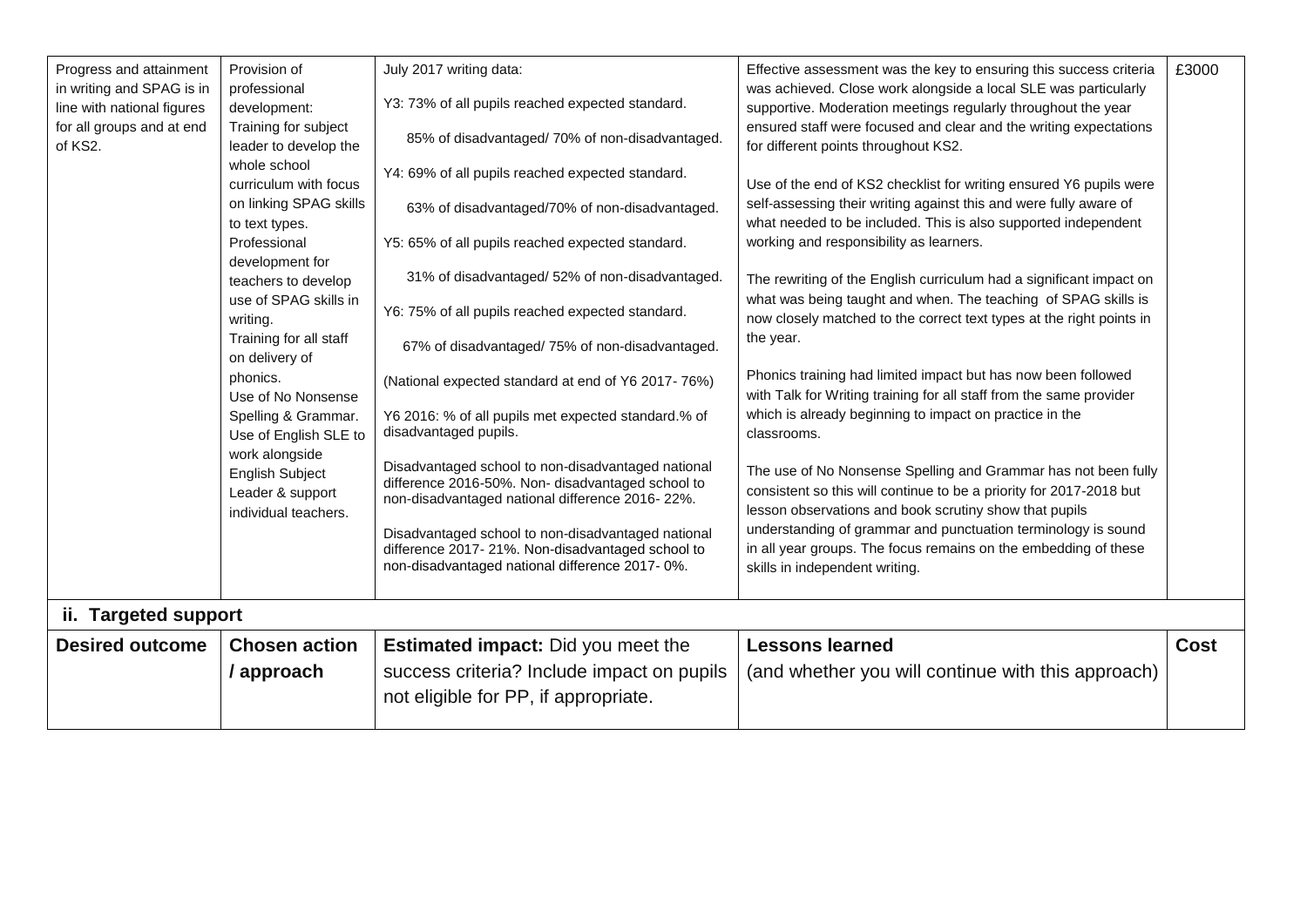| Lower attaining pupils<br>make accelerated<br>progress in Maths from<br>KS1/Y3 Baseline<br>results.                                                 | Use of Breaking<br><b>Barriers Numicon</b><br>programme.<br>Use of Numicon<br>Intervention<br>Programme (2017). | 6 Year 5 pupils targeted:<br>4 pupils made 5 steps progress over 6 months. 2 pupils<br>made 3 steps progress over 6 months. (expected 2<br>steps).<br>6 Year 6 pupils targeted:<br>3 pupils made 5 steps progress over 6 months. 1 made<br>4 steps progress and 2 made 3 steps progress.<br>(expected 2 steps)                                                                                                                   | Breaking Barriers materials were not well matched to the needs of<br>the pupils we wanted to target. National training with OUP was<br>needed to deliver NIP (scheduled for June 2017).<br>Our own materials were developed using the Numicon teaching<br>files and other reasoning materials and then tailored to meet the<br>individual needs of the pupils.<br>Staffing and timetabling arrangements ensured that the groups<br>always took place and were not disrupted.<br>Plans for 2017-2018 have changed so that 1 HLTA will deliver the<br>NIP to targeted pupils in Y3 and Y4 following the materials as<br>suggested. The intervention will be reviewed every 10 weeks.<br>Breaking Barriers materials were used in the schools SEND<br>provision- Treetops with positive effect. Palns for 2017-2018 to<br>continue with this. | £18000 |
|-----------------------------------------------------------------------------------------------------------------------------------------------------|-----------------------------------------------------------------------------------------------------------------|----------------------------------------------------------------------------------------------------------------------------------------------------------------------------------------------------------------------------------------------------------------------------------------------------------------------------------------------------------------------------------------------------------------------------------|--------------------------------------------------------------------------------------------------------------------------------------------------------------------------------------------------------------------------------------------------------------------------------------------------------------------------------------------------------------------------------------------------------------------------------------------------------------------------------------------------------------------------------------------------------------------------------------------------------------------------------------------------------------------------------------------------------------------------------------------------------------------------------------------------------------------------------------------|--------|
| All pupils have reading<br>age at least in line with<br>their chronological age<br>by the end of Year 5.<br>(moving to end of year 4<br>2017-2018). | Use of RWI Fresh<br>Start programme.<br>Use of IDL online<br>reading programme.                                 | 23 pupils were targeted for intervention. 19 made<br>more than 9 months progress with their reading<br>age over the 9 months between Sept 16 and June<br>17. 14 of these pupils made 18 months + progress<br>over the same period.<br>Number of pupils with reading age below<br>chronological age in June 17:<br>Year 3-17 pupils (8 SEND)<br>Year 4-14 pupils (7 SEND)<br>Year 5-5 pupils (4 SEND)<br>Year 6-5 pupils (4 SEND) | This approach will continue during 2017-2018. Fresh Start and<br>IDL will be used with pupils where appropriate.<br>Project X books will also be used to supplement the Fresh Start<br>programme and focus more on comprehension skills and reading<br>for enjoyment.<br>SG to take responsibility for overseeing the management of the<br>reading books and to identify children not reading at home. This<br>information then to be shared with teachers. SG to support when<br>identified support needed.<br>The data shows that by the time pupils reach the end of Year 5<br>almost all have a reading age in line with their chronological age.<br>Project X comprehension materials will be used to further improve<br>comprehension skills from Jan 2018.                                                                          | £15000 |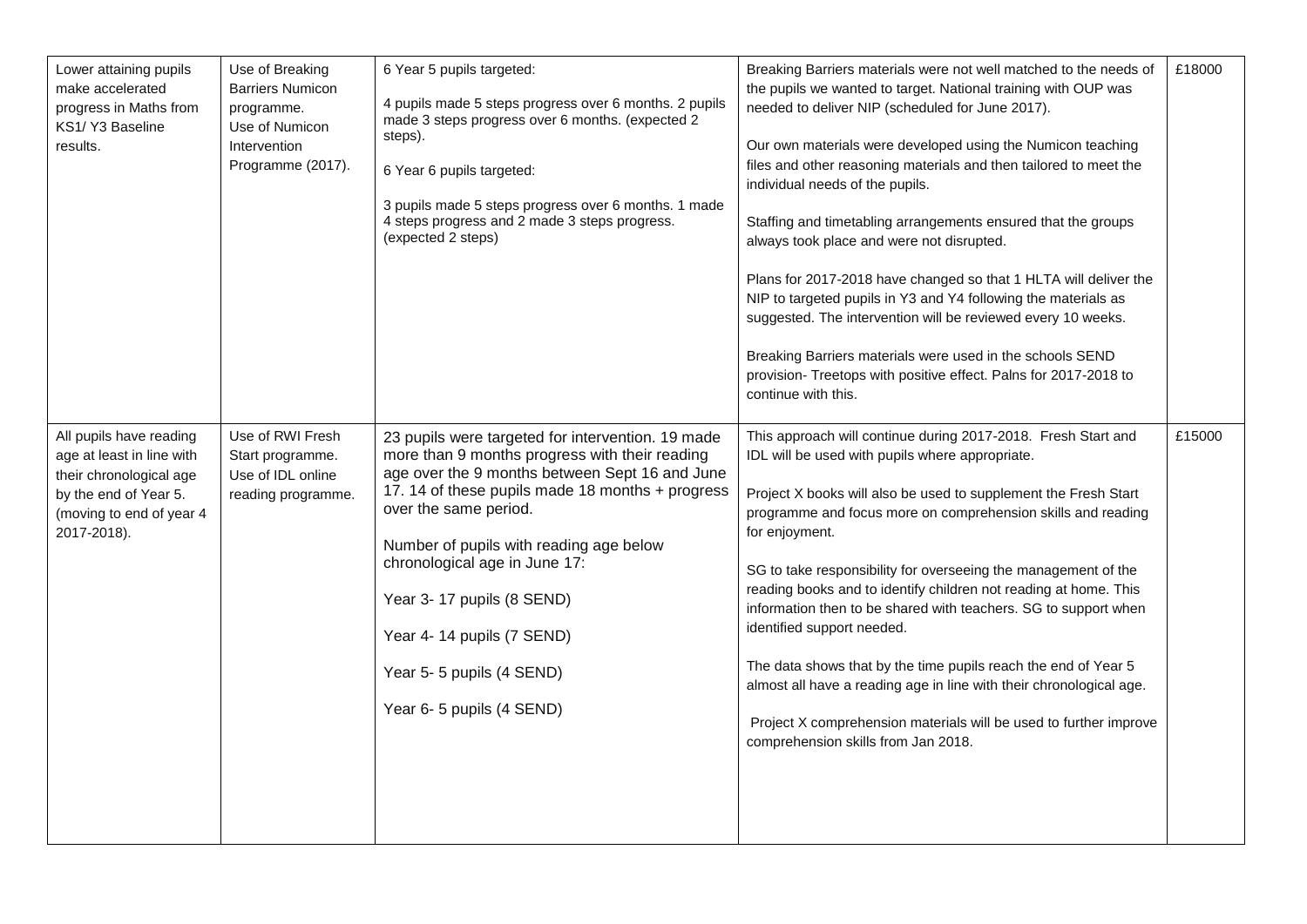| iii. Other approaches                                                                                                                                                                                                                                                                                                                                                                                                                                                                                                                                                                                                                                                                                                                                                                                                                                                                                                                                                                                                                                                                                         |                                                                                                                                                                                                                                                                                                                                                                                                                                                                                                                                                                                                                                                                                                                                                                                                                                                                                                                                                                                                                                                                                                                                                                                                                                                                                                                                                                                                                                                                                                                                                                                                                                                                       |             |  |  |  |  |  |
|---------------------------------------------------------------------------------------------------------------------------------------------------------------------------------------------------------------------------------------------------------------------------------------------------------------------------------------------------------------------------------------------------------------------------------------------------------------------------------------------------------------------------------------------------------------------------------------------------------------------------------------------------------------------------------------------------------------------------------------------------------------------------------------------------------------------------------------------------------------------------------------------------------------------------------------------------------------------------------------------------------------------------------------------------------------------------------------------------------------|-----------------------------------------------------------------------------------------------------------------------------------------------------------------------------------------------------------------------------------------------------------------------------------------------------------------------------------------------------------------------------------------------------------------------------------------------------------------------------------------------------------------------------------------------------------------------------------------------------------------------------------------------------------------------------------------------------------------------------------------------------------------------------------------------------------------------------------------------------------------------------------------------------------------------------------------------------------------------------------------------------------------------------------------------------------------------------------------------------------------------------------------------------------------------------------------------------------------------------------------------------------------------------------------------------------------------------------------------------------------------------------------------------------------------------------------------------------------------------------------------------------------------------------------------------------------------------------------------------------------------------------------------------------------------|-------------|--|--|--|--|--|
| <b>Desired outcome</b><br><b>Chosen action</b><br><b>Estimated impact:</b> Did you meet the                                                                                                                                                                                                                                                                                                                                                                                                                                                                                                                                                                                                                                                                                                                                                                                                                                                                                                                                                                                                                   | <b>Lessons learned</b>                                                                                                                                                                                                                                                                                                                                                                                                                                                                                                                                                                                                                                                                                                                                                                                                                                                                                                                                                                                                                                                                                                                                                                                                                                                                                                                                                                                                                                                                                                                                                                                                                                                | <b>Cost</b> |  |  |  |  |  |
| / approach<br>success criteria? Include impact on pupils                                                                                                                                                                                                                                                                                                                                                                                                                                                                                                                                                                                                                                                                                                                                                                                                                                                                                                                                                                                                                                                      | (and whether you will continue with this approach)                                                                                                                                                                                                                                                                                                                                                                                                                                                                                                                                                                                                                                                                                                                                                                                                                                                                                                                                                                                                                                                                                                                                                                                                                                                                                                                                                                                                                                                                                                                                                                                                                    |             |  |  |  |  |  |
| not eligible for PP, if appropriate.                                                                                                                                                                                                                                                                                                                                                                                                                                                                                                                                                                                                                                                                                                                                                                                                                                                                                                                                                                                                                                                                          |                                                                                                                                                                                                                                                                                                                                                                                                                                                                                                                                                                                                                                                                                                                                                                                                                                                                                                                                                                                                                                                                                                                                                                                                                                                                                                                                                                                                                                                                                                                                                                                                                                                                       |             |  |  |  |  |  |
| Use of IRIS software<br>All pupils are motivated<br>Lesson observations and book scrutiny evidence show<br>to learn and see<br>that engagement in lessons and learning is good. there<br>to allow teachers to<br>is little off task behaviour, work avoidance or low level<br>themselves as learners.<br>reflect on use of<br><b>Growth Mindset</b><br>disruption.<br>language, meta-<br>Evidence from IRIS observations show that there is<br>cognition, on task<br>sometimes a dependent attitude to learning. Some<br>behaviours &<br>pupils waiting for support or disengaging if not<br>curriculum content to<br>supported.<br>motivate. Learning<br>Mentor support.<br>Pupil interviews of disadvantaged pupils show they are<br>proud of their work and enjoy being part of smaller<br>intervention groups. They can reflect on their learning<br>and see how they are making progress.<br>Ofsted monitoring visit report June 2017 stated:<br>'Pupils show very positive attitudes to learning. They<br>are eager to learn and tackle challenges in their work<br>with determination and enthusiasm.' | IRIS software was not used regularly throughout 2016-2017. The<br>impact of this on classroom practice is therefore judged to be<br>limited and not cost effective. Support for staff through a<br>structured coaching programme was limited due to time<br>constraints.<br>Regular book scrutiny and pupil interviews has had a positive<br>effect on learning. Feedback and discussion with staff has led to<br>changes in curriculum delivery, groupings and classroom<br>management.<br>Regular links in assemblies to learning and character strengths<br>have embedded a growth mindset approach across the whole<br>school. Pupils can talk about this effectively. This 'drip feed'<br>approach will continue during 2017-2018.<br>Links with other schools through S2SS work established a link<br>with Pennine Way Primary School in Carlisle. A conferencing<br>approach is used during afternoon sessions to provide immediate<br>feedback to pupils and also encourage independent learning in the<br>classroom. This will be implemented from September 2017.<br>Learning Mentor and STA support has helped individual pupils<br>struggling to cope with complex life issues. Specific cases in Y6<br>meant a lot of staff time was directed to support these pupils. This<br>reduced impact elsewhere.<br>Family Jigsaw programme has enabled the school's Learning<br>Mentor to establish positive links with vulnerable pupils entering<br>Y3 and their families. Positive attitudes to school, learning and<br>attendance have already been witnessed. This link will continue in<br>2017-2018 and will be rolled out to other vulnerable families. | £15000      |  |  |  |  |  |